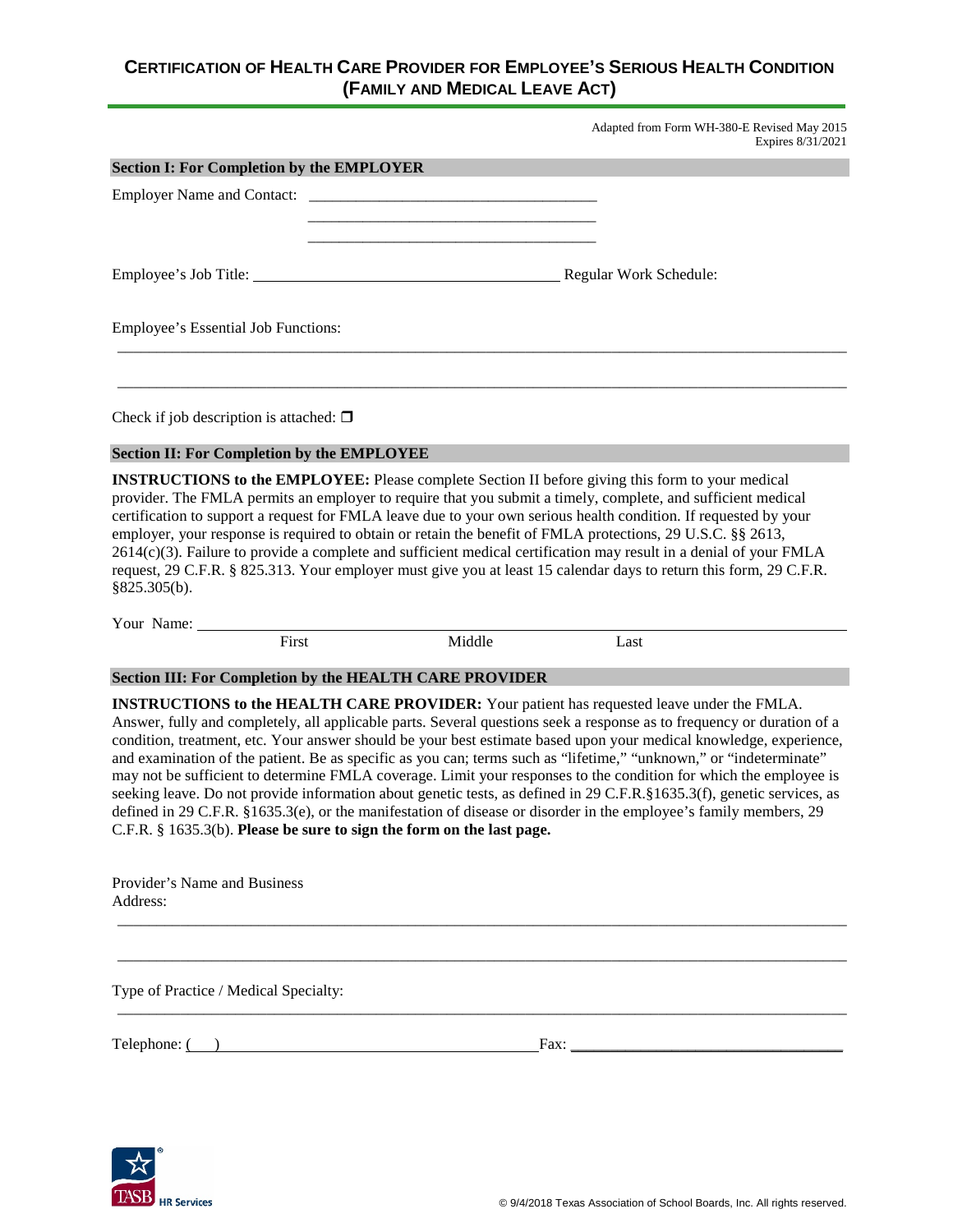# **CERTIFICATION OF HEALTH CARE PROVIDER FOR EMPLOYEE'S SERIOUS HEALTH CONDITION (FAMILY AND MEDICAL LEAVE ACT)**

#### **Part A: Medical Facts**

1. Approximate date condition commenced:

Probable duration of condition:

#### **Mark below as applicable:**

Was the patient admitted for an overnight stay in a hospital, hospice, or residential medical care facility?

\_\_\_\_\_\_\_\_\_\_\_\_\_\_\_\_\_\_\_\_\_\_\_\_\_\_\_\_\_\_\_\_\_\_\_\_\_\_\_\_\_\_\_\_\_\_\_\_\_\_\_\_\_\_\_\_\_\_\_\_\_\_\_\_\_\_\_\_\_\_\_\_\_\_\_\_\_\_\_\_\_\_\_\_\_\_\_\_\_\_

\_\_\_\_\_\_\_\_\_\_\_\_\_\_\_\_\_\_\_\_\_\_\_\_\_\_\_\_\_\_\_\_\_\_\_\_\_\_\_\_\_\_\_\_\_\_\_\_\_\_\_\_\_\_\_\_\_\_\_\_\_\_\_\_\_\_\_\_\_\_\_\_\_\_\_\_\_\_\_\_\_\_\_\_\_\_\_\_\_\_

\_\_\_\_\_\_\_\_\_\_\_\_\_\_\_\_\_\_\_\_\_\_\_\_\_\_\_\_\_\_\_\_\_\_\_\_\_\_\_\_\_\_\_\_\_\_\_\_\_\_\_\_\_\_\_\_\_\_\_\_\_\_\_\_\_\_\_\_\_\_\_\_\_\_\_\_\_\_\_\_\_\_\_\_\_\_\_\_\_\_

 $\Box$  Yes  $\Box$  No If yes, provide dates of admission:

Date(s) you treated the patient for condition:

Will the patient need to have treatment visits at least twice per year due to the condition?  $\Box$  Yes  $\Box$  No

Was medication, other than over-the-counter medication, prescribed?  $\Box$  Yes  $\Box$  No

Was the patient referred to other health care provider(s) for evaluation or treatment (e.g., physical therapist)?  $\Box$  Yes  $\Box$  No If yes, state the nature of such treatments and expected durations of treatment:

\_\_\_\_\_\_\_\_\_\_\_\_\_\_\_\_\_\_\_\_\_\_\_\_\_\_\_\_\_\_\_\_\_\_\_\_\_\_\_\_\_\_\_\_\_\_\_\_\_\_\_\_\_\_\_\_\_\_\_\_\_\_\_\_\_\_\_\_\_\_\_\_\_\_\_\_\_\_\_\_\_\_\_\_\_\_\_\_\_\_

- 2. Is the medical condition pregnancy?  $\Box$  Yes  $\Box$  No If yes, expected delivery date:
- 3. Use the information provided by the employer in Section I to answer this question. If the employer fails to provide a list of the employee's essential functions or a job description, answer these questions based upon the employee's own description of his/her job functions.

\_\_\_\_\_\_\_\_\_\_\_\_\_\_\_\_\_\_\_\_\_\_\_\_\_\_\_\_\_\_\_\_\_\_\_\_\_\_\_\_\_\_\_\_\_\_\_\_\_\_\_\_\_\_\_\_\_\_\_\_\_\_\_\_\_\_\_\_\_\_\_\_\_\_\_\_\_\_\_\_\_\_\_\_\_\_\_\_\_\_

\_\_\_\_\_\_\_\_\_\_\_\_\_\_\_\_\_\_\_\_\_\_\_\_\_\_\_\_\_\_\_\_\_\_\_\_\_\_\_\_\_\_\_\_\_\_\_\_\_\_\_\_\_\_\_\_\_\_\_\_\_\_\_\_\_\_\_\_\_\_\_\_\_\_\_\_\_\_\_\_\_\_\_\_\_\_\_\_\_\_

\_\_\_\_\_\_\_\_\_\_\_\_\_\_\_\_\_\_\_\_\_\_\_\_\_\_\_\_\_\_\_\_\_\_\_\_\_\_\_\_\_\_\_\_\_\_\_\_\_\_\_\_\_\_\_\_\_\_\_\_\_\_\_\_\_\_\_\_\_\_\_\_\_\_\_\_\_\_\_\_\_\_\_\_\_\_\_\_\_\_

Is the employee unable to perform any of his/her job functions due to the condition?  $\Box$  Yes  $\Box$  No

If yes, identify the job functions the employee is unable to perform:

4. Describe other relevant medical facts, if any, related to the condition for which the employee seeks leave (such medical facts may include symptoms, diagnosis, or any regimen of continuing treatment such as the use of specialized equipment):

#### **Part B: AMOUNT OF LEAVE NEEDED**

5. Will the employee be incapacitated for a single continuous period of time due to his/her medical condition, including any time for treatment and recovery?  $\Box$  Yes  $\Box$  No

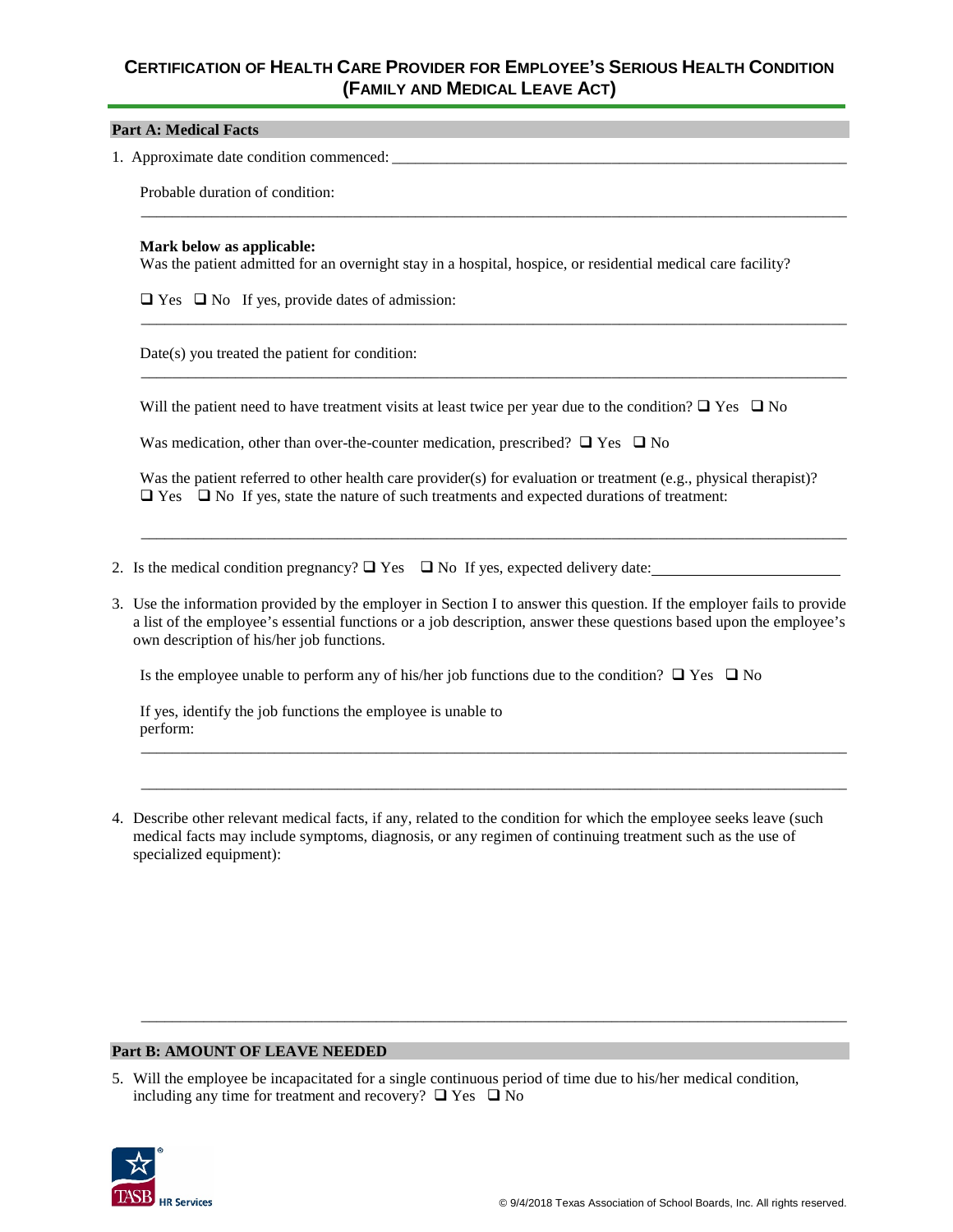# **CERTIFICATION OF HEALTH CARE PROVIDER FOR EMPLOYEE'S SERIOUS HEALTH CONDITION (FAMILY AND MEDICAL LEAVE ACT)**

\_\_\_\_\_\_\_\_\_\_\_\_\_\_\_\_\_\_\_\_\_\_\_\_\_\_\_\_\_\_\_\_\_\_\_\_\_\_\_\_\_\_\_\_\_\_\_\_\_\_\_\_\_\_\_\_\_\_\_\_\_\_\_\_\_\_\_\_\_\_\_\_\_\_\_\_\_\_\_\_\_\_\_\_\_\_\_\_\_\_

\_\_\_\_\_\_\_\_\_\_\_\_\_\_\_\_\_\_\_\_\_\_\_\_\_\_\_\_\_\_\_\_\_\_\_\_\_\_\_\_\_\_\_\_\_\_\_\_\_\_\_\_\_\_\_\_\_\_\_\_\_\_\_\_\_\_\_\_\_\_\_\_\_\_\_\_\_\_\_\_\_\_\_\_\_\_\_\_\_\_

If yes, estimate the beginning and ending dates for the period of incapacity:

| 6. Will the employee need to attend follow-up treatment appointments or work part-time or on a reduced schedule |
|-----------------------------------------------------------------------------------------------------------------|
| because of the employee's medical condition? $\Box$ Yes $\Box$ No                                               |

If yes, are the treatments or the reduced number of hours of work medically necessary?  $\Box$  Yes  $\Box$  No

Estimate treatment schedule, if any, including the dates of any scheduled appointments and the time required for each appointment, including any recovery period: \_\_\_\_\_\_\_\_\_\_\_\_\_\_\_\_\_\_\_\_\_\_\_\_\_\_\_\_\_\_\_\_\_\_\_\_\_\_\_\_\_\_\_\_\_\_\_\_\_\_\_\_\_\_\_\_\_\_\_\_\_\_\_\_\_\_\_\_\_\_\_\_\_\_\_\_\_\_\_\_\_\_\_\_\_\_\_\_\_\_

\_\_\_\_\_\_\_\_\_\_\_\_\_\_\_\_\_\_\_\_\_\_\_\_\_\_\_\_\_\_\_\_\_\_\_\_\_\_\_\_\_\_\_\_\_\_\_\_\_\_\_\_\_\_\_\_\_\_\_\_\_\_\_\_\_\_\_\_\_\_\_\_\_\_\_\_\_\_\_\_\_\_\_\_\_\_\_\_\_\_

Estimate the part-time or reduced work schedule the employee needs, if any:

hour(s) per day; days per week from through

7. Will the condition cause episodic flare-ups periodically preventing the employee from performing his/her job functions?  $\Box$  Yes  $\Box$  No

Is it medically necessary for the employee to be absent from work during the flare-ups?  $\Box$  Yes  $\Box$  No

If yes, explain:

Based upon the patient's medical history and your knowledge of the medical condition, estimate the frequency of flare-ups and the duration of related incapacity that the patient may have over the next 6 months (e.g., 1 episode every 3 months lasting 1–2 days).

\_\_\_\_\_\_\_\_\_\_\_\_\_\_\_\_\_\_\_\_\_\_\_\_\_\_\_\_\_\_\_\_\_\_\_\_\_\_\_\_\_\_\_\_\_\_\_\_\_\_\_\_\_\_\_\_\_\_\_\_\_\_\_\_\_\_\_\_\_\_\_\_\_\_\_\_\_\_\_\_\_\_\_\_\_\_\_\_\_\_

\_\_\_\_\_\_\_\_\_\_\_\_\_\_\_\_\_\_\_\_\_\_\_\_\_\_\_\_\_\_\_\_\_\_\_\_\_\_\_\_\_\_\_\_\_\_\_\_\_\_\_\_\_\_\_\_\_\_\_\_\_\_\_\_\_\_\_\_\_\_\_\_\_\_\_\_\_\_\_\_\_\_\_\_\_\_\_\_\_\_

| <b>Frequency:</b> | times per | week(s) | month(s) |
|-------------------|-----------|---------|----------|
|-------------------|-----------|---------|----------|

| <b>Duration:</b> | hours or |  | $day(s)$ per episode |
|------------------|----------|--|----------------------|
|------------------|----------|--|----------------------|

**ADDITIONAL INFORMATION: Identify Question Number with Your Additional Answer:**

**Signature of Health Care Provider Date**

\_\_\_\_\_\_\_\_\_\_\_\_\_\_\_\_\_\_\_\_